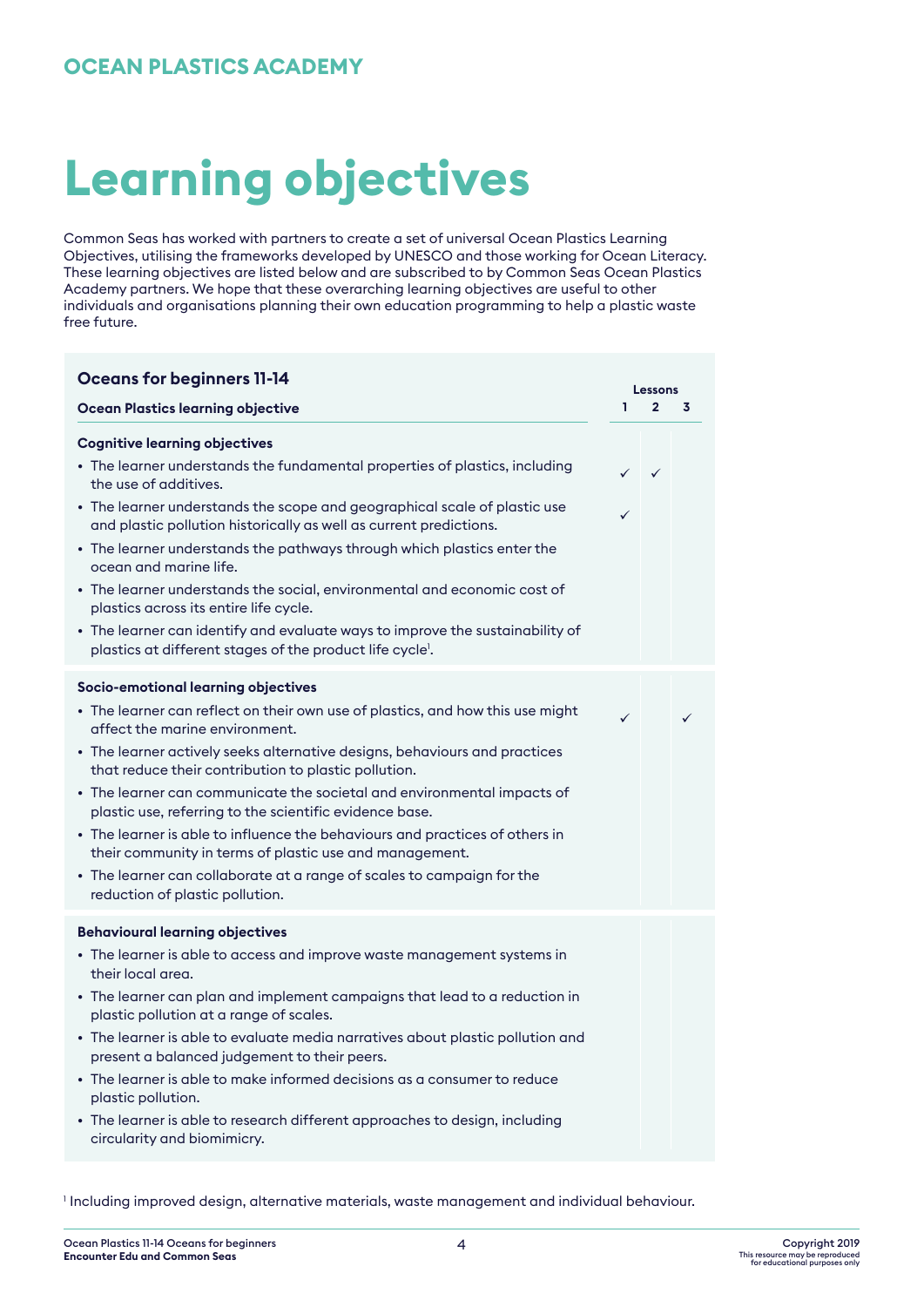### **SCHEME OF WORK**

## **Applicable standards** National Curriculum for England

| <b>KS3 Science</b>                                                                                                                                                                                                                                            |                                     |                | Lessons |  |  |
|---------------------------------------------------------------------------------------------------------------------------------------------------------------------------------------------------------------------------------------------------------------|-------------------------------------|----------------|---------|--|--|
| <b>Element of the curriculum</b>                                                                                                                                                                                                                              | ı.                                  | $\overline{2}$ | 3       |  |  |
| <b>Animals including humans</b><br>• How organisms affect, and are affected by, their environment.<br>• Differences between species.<br>• Understand the interdependence of organisms in an ecosystem.                                                        | ✓                                   | ✓              |         |  |  |
| <b>Working scientifically</b><br>• Identify scientific evidence that has been used to support or refute ideas or<br>arguments.                                                                                                                                |                                     |                |         |  |  |
| <b>KS3 Geography</b><br><b>Element of the curriculum</b>                                                                                                                                                                                                      | Lessons<br>$\overline{2}$<br>ı<br>3 |                |         |  |  |
| <b>Geographical skills</b>                                                                                                                                                                                                                                    |                                     |                |         |  |  |
| • Understand geographical similarities, differences and links between places.<br>• Understand how human and physical processes interact to influence<br>and change environments and how human activity relies on effective<br>functioning of natural systems. | ✓<br>✓                              |                |         |  |  |
| • Build on their knowledge of globes, maps and atlases.<br>• Understand economic activity in the primary sector.                                                                                                                                              | $\checkmark$                        | ✓              |         |  |  |
| • Understand key processes relating to hydrology and coasts.                                                                                                                                                                                                  |                                     |                |         |  |  |
| • Understand how human and physical processes interact to change<br>environments.                                                                                                                                                                             |                                     | ✓              |         |  |  |
| • Develop geographical skills in analysing and interpreting different data<br>sources.                                                                                                                                                                        |                                     |                |         |  |  |
| • Understand how human and physical processes interact.                                                                                                                                                                                                       |                                     |                |         |  |  |